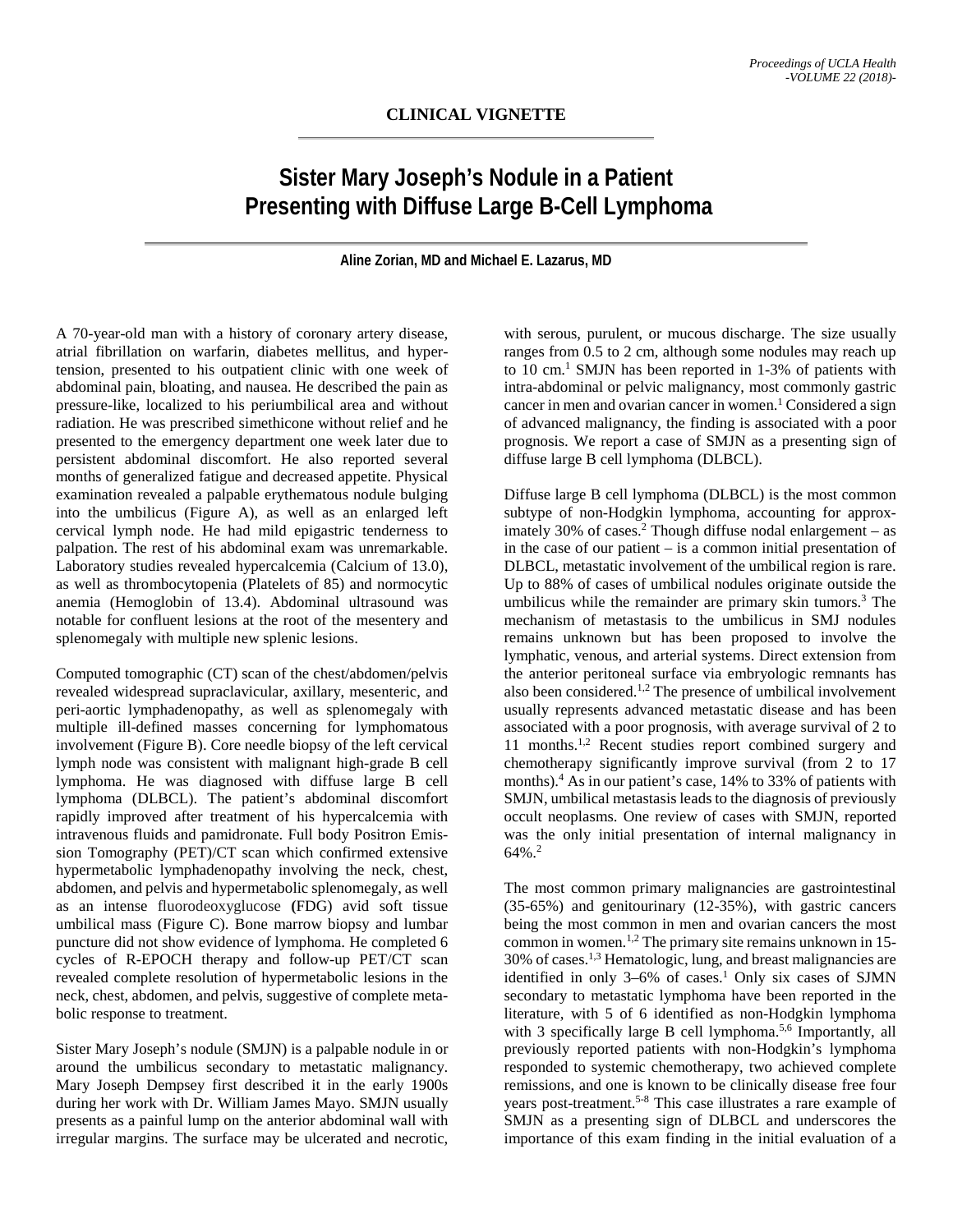patient with undifferentiated abdominal pain. Moreover, it affirms that not all SMJN are attributable to incurable intraabdominal or intra-pelvic malignancies and that the traditional poor prognosis associated with SMJN does not apply to all cases.



*Figure A:* Erythematous umbilical nodule on initial presentation



*Figure B:* CT abdomen/pelvis with widespread lymphadenopathy and an umbilical mass



*Figure C:* PET/CT showing extensive hypermetabolic lymphadenopathy and soft tissue umbilical mass

## **REFERENCES**

- 1. **Gabriele R, Conte M, Egidi F, Borghese M.** Umbilical metastases: current viewpoint. *World J Surg Oncol.* 2005 Feb 21;3(1):13. PubMed PMID: 15723695; PubMed Central PMCID: PMC552325.
- 2. **Dubreuil A, Dompmartin A, Barjot P, Louvet S, Leroy D.** Umbilical metastasis or Sister Mary Joseph's nodule. *Int J Dermatol.* 1998 Jan;37(1):7-13. Review. PubMed PMID: 9522229.
- 3. **Papalas JA, Selim MA.** Metastatic vs primary malignant neoplasms affecting the umbilicus: clinicopathologic features of 77 tumors. *Ann Diagn Pathol.* 2011 Aug;15(4):237-42. doi: 10.1016/j.anndiagpath.2010.12.004. Epub 2011 Mar 17. PubMed PMID: 21419680.
- 4. **Galvañ VG.** Sister Mary Joseph's nodule. *Ann Intern Med.* 1998 Mar 1;128(5):410. PubMed PMID: 9490607.
- 5. **Nagao K, Kikuchi A.** Images in clinical medicine. Sister Joseph's node in non-Hodgkin's lymphoma. *N Engl J Med.* 1996 Nov 21;335(21):1569. PubMed PMID: 8900091.